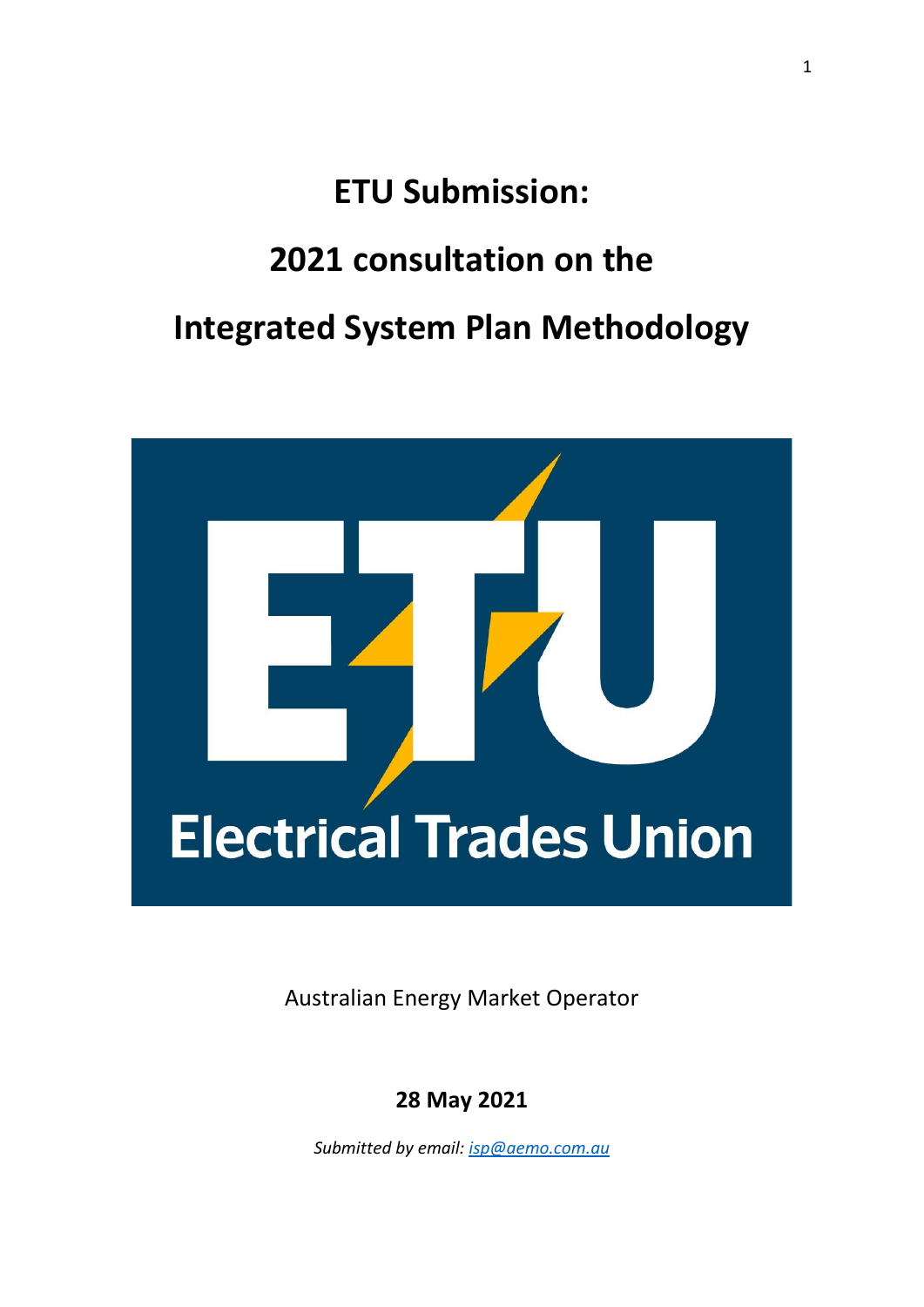#### **Introduction**

The Electrical Trades Union (ETU) is a Division of the 91,000-member Communications, Electrical, Electronic, Energy, Information, Postal, Plumbing and Allied Services Union of Australia (CEPU).

The ETU represents 61,000 electrical industry workers around the country who work across the electricity transmission, distribution and generation industry as well as in electrical construction, maintenance, manufacturing, rail, shipbuilding, defence and government services industries. ETU members are at the forefront of the energy transition and continue to be profoundly impacted by changes in Australia's energy sector.

ETU members are also energy consumers who have an interest in a secure, efficient and affordable energy system. Like everyone in Australia, ETU members have also had their lives and work affected by climate change. Whether it is contending with hazardous smoke while doing strenuous outdoor work, working in extreme weather events restoring power to homes and businesses, dealing with the rise of precarious and unsafe work on renewable projects or facing job losses, power station closures and understaffing in network businesses, ETU members are directly impacted by climate change and the Australian Governments complete lack of coherent energy policy and the absence of transition planning.

The ETU is aware of and supports the Maritime Union of Australia submissions to the ISP consultation and the recommendations contained within that submission.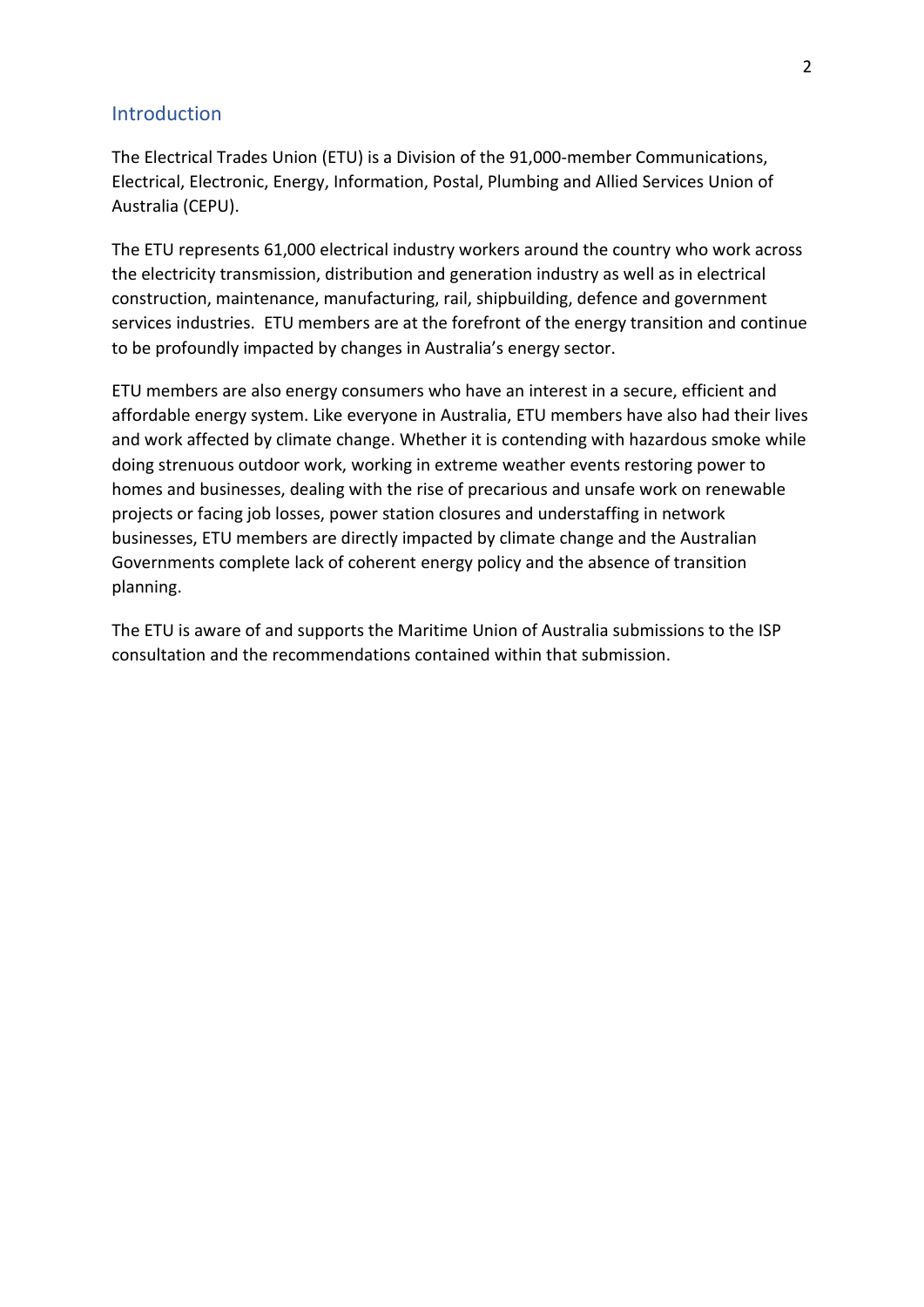#### Recommendations

**Recommendation:** Offshore wind resources within 100km of areas of the grid with spare hosting capacity should be incorporated into the 'shadow' resource limits used in capacity outlook modelling.

**Recommendation:** If the counterfactual model used to make a cost-benefit analysis for building new transmission lines only includes onshore renewable resources, this should be transparently specified in the ISP.

**Recommendation:** The counterfactual model used to make a cost-benefit analysis for building new transmission lines should include offshore renewable resources in order to make a full and accurate assessment of the costs and benefits of building new transmission lines to new REZs.

**Recommendation:** That AEMO's energy system modelling include a 'transition cost' for Renewable Energy Zones located more than 50km from an existing coal fired power station. The 'transition cost' should be determined in consultation with affected workers and communities and should reflect the social costs of avoiding unemployment of the coal-fired power workforce, relocation and/or training of a new workforce, and the construction of new infrastructure and development of new supply chains to facilitate large-scale energy being built in new areas.

**Recommendation**: In the medium term, AEMO should undertake more integrated modelling that includes employment, education, and health to better understand the challenges and opportunities of the energy transition being modelled.

**Recommendation:** Offshore wind must be included in the renewable resources considered for modelling the future production of hydrogen. There is potential for significant domestic consumption of hydrogen in Port Kembla for steelmaking for example.

**Recommendation:** Specific planning should be undertaken to ensure that the future grid provides secure supply for large industrial loads. This should be explicitly addressed in future ISPs to reduce community anxiety and preserve jobs. The Sustainable Growth and Export Superpower scenarios also need to include policy to support those industrial loads.

**Recommendation:** Job modelling must be incorporated into future ISP scenario planning to provide policy makers with reliable forecasting of employment opportunities created under each scenario and to better evaluate the broader economic impacts associated with each scenario.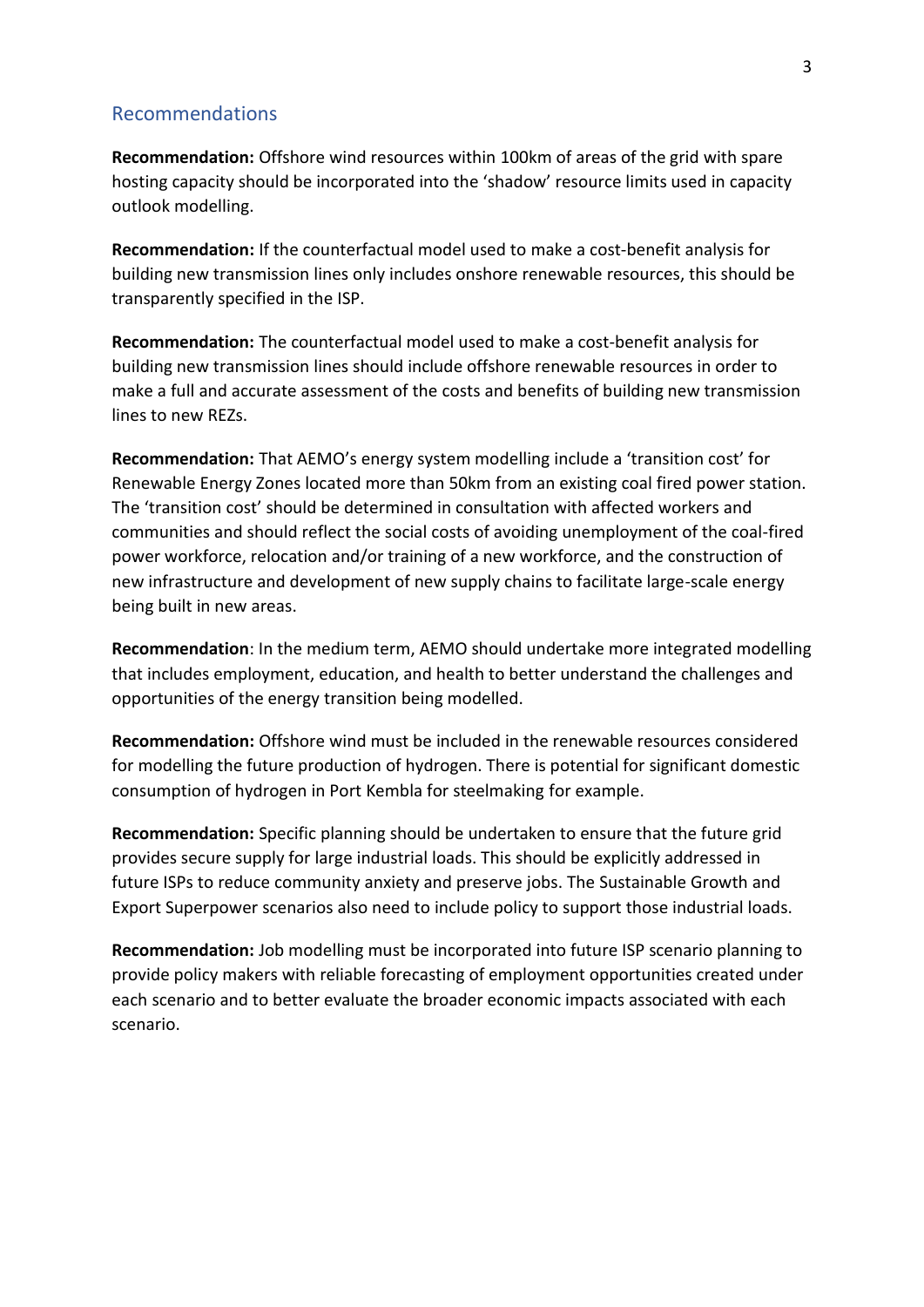### Planning Improvements

Whilst supportive of the development of the Integrated System Plan (ISP) for the future of the electricity system in Australia there are several areas of this important planning which required strengthening. A strong and transparent plan is essential to taking the climate action we need, and to ensuring that we do not increase inequality and social dislocation because of a lack of broad energy transition planning.

The key areas of the draft Methodology for the Integrated System Plan the ETU is seeking improvement on includes:

- 1. **Inclusion of offshore wind.** AEMO must urgently update the available renewable energy resources used in the ISP. It must be properly incorporated into the shadow resource limits used in the capacity outlook modelling and the counterfactual model used in the cost benefit analysis. Offshore wind should also be included in processes used to map and select Renewable Energy Zones (REZs). The ISP process should no longer rely on the 2018 report by consultants DNV-GL that did not consider any offshore renewable resources.
- 2. **Reflect transition costs in system modelling.** AEMO's modelling is far too limited in its consideration of actual costs associated with the transition. This is providing for perverse outcomes that don't recognise the significant lost opportunity costs of a properly planned transition. While the modelling methodology purports to reduce costs, its limited scope means it does not include the externalised social costs of the transition, particularly where renewable energy generation is proposed to be built at a distance from the coal fired power it will eventually be replacing.

The ETU supports the MUA proposal for energy system modelling to include a 'transition cost' for Renewable Energy Zones located more than 50km from an existing coal fired power station.

3. **Jobs Modelling.** AEMO's scenario modelling lacks one obvious and important feature, an overlay of the employment opportunity created through each of the different scenarios.

The ETU continues to advocate strongly for our membership and the industries in which they work to have the proper planning for the necessary transition to a zero-net emissions economy and society that is needed. We recognise the need to urgently reduce emissions globally and in Australia to prevent global heating from exceeding 1.5°C, but this will have a very significant impact on the jobs held by many of our members. The ability for Unions like ours to provide climate leadership in these industries is heavily influenced by our union's capacity to deliver just transition outcomes for our members working in fossil fuel industries, and their communities and is regularly challenged by the inability of the Australian government to establish any form of transition planning or structural support and